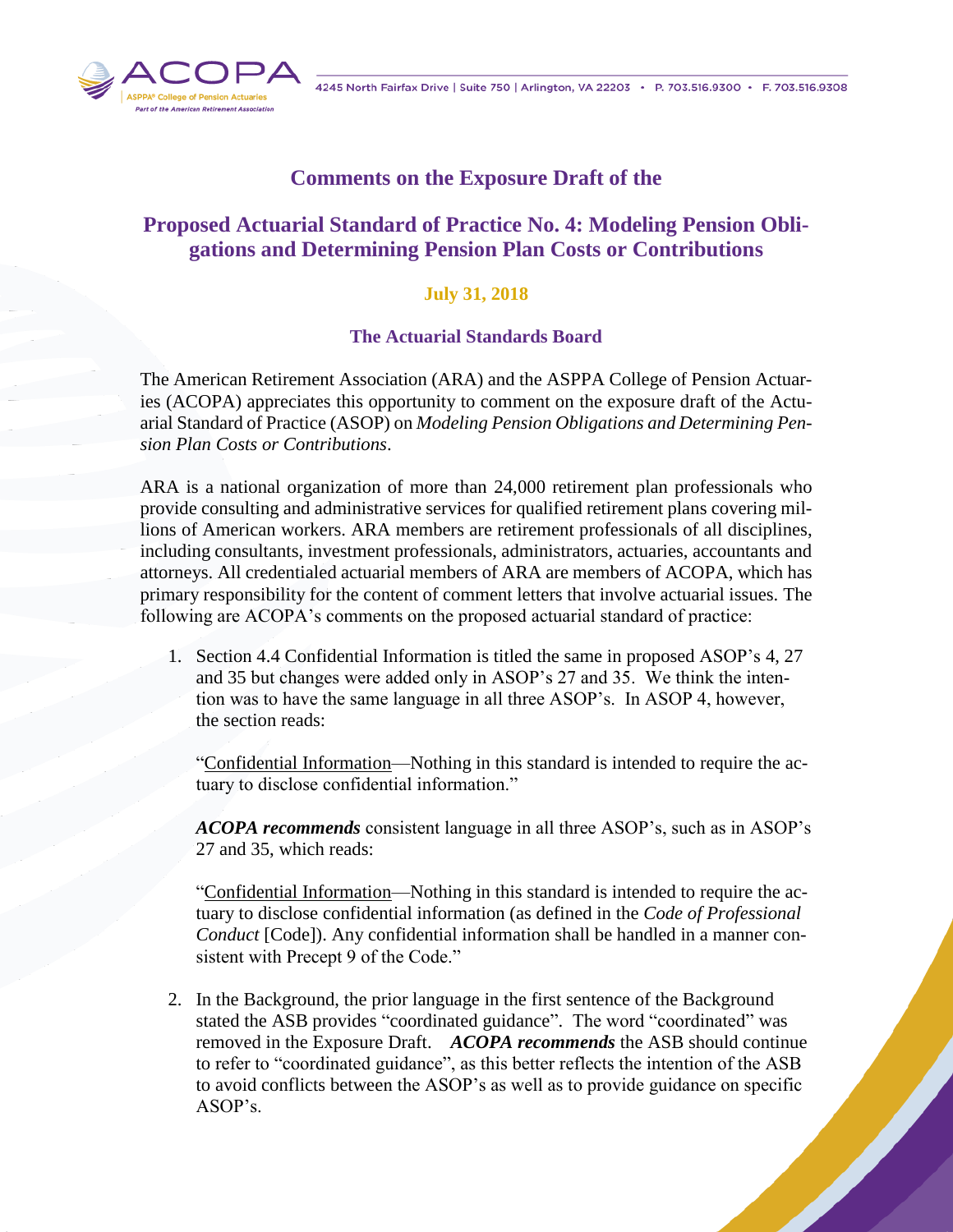3. Section 3.11 requires a quantitative disclosure of an investment risk defeasement measure. The concept of an investment risk defeasement measure is not defined so the actuary can neither calculate the measure nor provide meaningful commentary on its significance.

A more meaningful disclosure to plan sponsors would be a termination liability measure. *ACOPA recommends* that rather than require an additional calculation, either the ERISA section 4044 or PBGC liability calculations, in the actuary's professional judgement, should be sufficient a means of disclosure.

In the event that section 3.11 is finalized to nevertheless require a quantitative disclosure of an investment risk defeasement measure, ACOPA believes it would be helpful to include an appropriateness or materiality threshold for providing a defeasement measure. Considerations could include thresholds related to the size of the plan (either number of participants or asset level), whether the plan is in its first year or is in its early years, the time horizon remaining in the plan, and the investment mix of the plan. With respect to discount rates, considerations for different options could include whether it is more appropriate for smaller plans to use section 417(e) interest rates, market annuitization interest rates, or liability driven interest rates.

- 4. Section 3.21 has an example that infers a very limited scope where a gain loss analysis may not provide decision-useful information. *ACOPA recommends* instead a more meaningful example of a "limited group of individuals" that accounts for most of the actuarial accrued liability, rather than a "single individual".
- 5. Section 4.1 bb includes the phrases "if applicable" and "may meet" which implies that no disclosure is required if in the actuary's judgment a gain loss analysis would not provide decision-useful information. *ACOPA recommends* that the disclosure requirement be clarified or made explicit.

\*\*\*